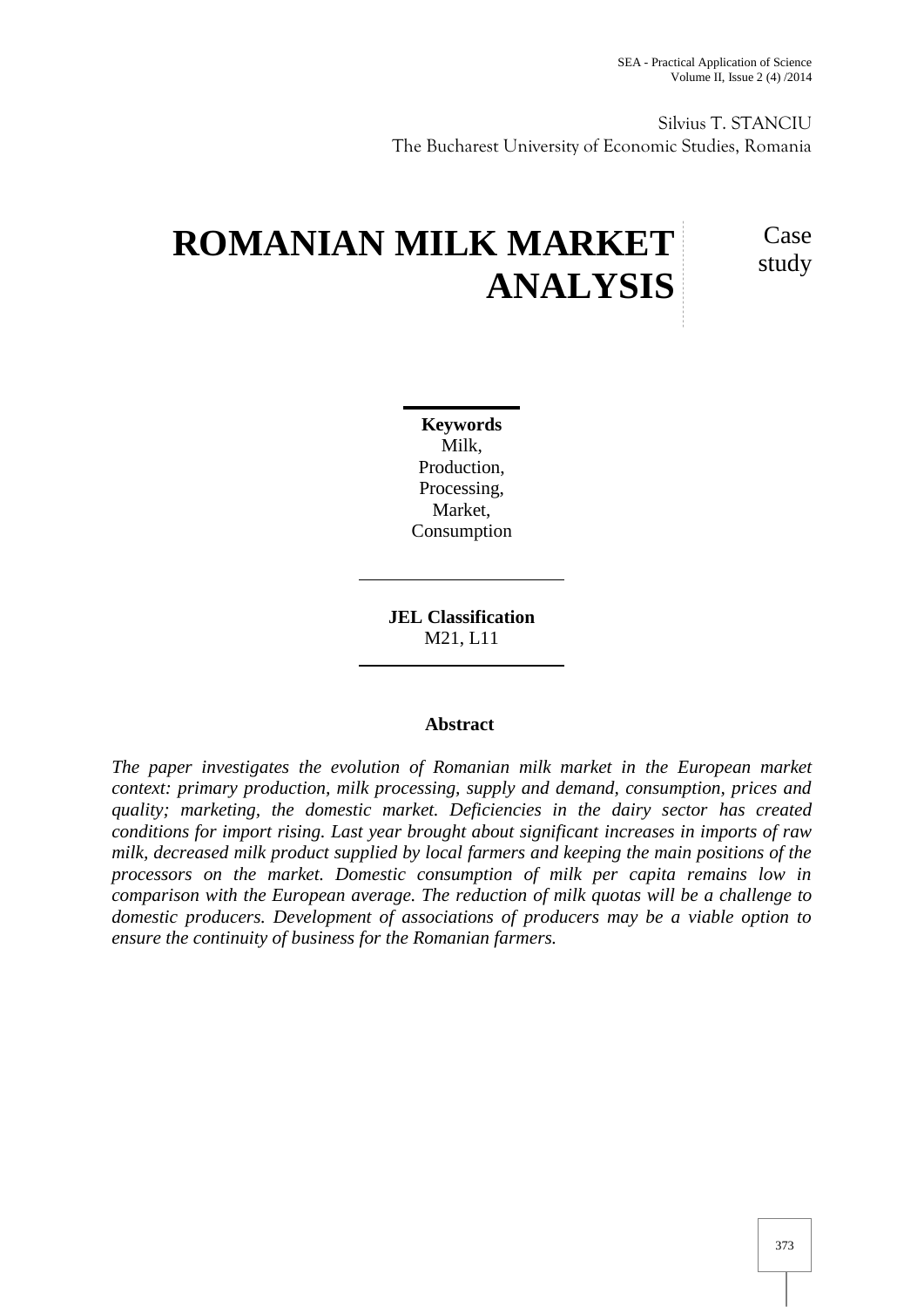#### **Introduction**

The breeding of animals for milk represents a basic occupation of the population living in the mountains and in rural areas, ensuring the best usage of fodder obtained from natural pastures, steady incomes and local workforce stability. The implementation of some government strategies to support the national level of production and to efficiently capitalize raw milk, together with the implementation of some measures suitable for national economy could ensure a healthy nutrition to the population and substantial income. The support granted to farmers can allow the implementation of investment in refurbishing the activity, obtaining controlled dairy products, with good quality characteristics and superior warranty. In many cases, for breeders from many areas, milk is the only sustenance and commercial exchange source. Milk and dairy products represent strategic types of food recommended for children, for the elderly, for people who are on a diet or who suffer from different diseases. The national dairy product market represents about 800 million euros in 2013. The main competitors are Friesland, Danone, Albalact, Delaco, LaDorna and Covalact (Vaschi, 2014). In Romania large quantities of cow and sheep milk are being consumedor marketed. There are also smaller quantities of buffalo and goat milk that are being consumed or marketed. The quality of the dairy products is obtained at the farm and in the processing plant; it is maintained in commerce and is ascertained by the consumer.

#### **Materials and methods**

The data used in this article represent statistical information presented by specialized national, European or global institutions, information presented in the media, journals, food industry treatises/dissertations.All data collected from FAO databases, Eurostat databases and National Institute of Statistics was rewritten into the tables. There have been used data series regarding livestock production, raw milk production,milk and dairy product imports in Romania,milk processing plant situation. The purpose of the statistics is to show changes in the size and value of the total production of milk (table 6,7,8,9).

#### **Romania's natural potential for animal breeding**

Having a total surface of  $238,000 \text{ km}^2$  and a population of 19,041 million inhabitants, Romania holds 6% of the total surface of the European Union and 4% of its population (European Union, 2014). The generous resources of good-quality land constitute important national advantages for generating a significant development and for restructuring the agriculture and livestock sector, which, unfortunately, are insufficiently capitalized. The pastures, representing plots of land covered

with grasses and used as grassland or hay fields, occupy an important surface in Romania, estimated at about 4.9 million hectares (The National Institute of Statistics – NIS, 2014). Approximately two thirds of these surfaces are used for grazing, the rest are being used to obtaining hay, which is destined to feed the animals in cold season. The pastures represent one third of the agricultural land and almost 20% of the total surface of the country. As compared to Europe, where pastures cover approximately 50% of the agricultural land, in our country, the surface of the pastures was reduced during communism because of fallowing and the introduction in the arable circuit. The fallowed surfaces have been used for agriculture and they have been tilled with potatoes, beet or annual crops for the fodder base. In the current conception of the European Union, pastures constitute a major element of the sustainable agriculture systems represented by: animal welfare, fodder supply, soil quality and optimal use of less productive land.

A part from the crucial role of ensuring fodder for animals, pastures also play an important part in rural development and the protection of the environment. Thus, pastures and hay fields play an important role in fixing carbon into the soils and reducing the concentration of  $CO<sub>2</sub>$  from the atmosphere, by using nitrogen better, in improving the quality of the scenery, in conserving biodiversity, in increasing soil fertility, in preventing floods and landslides, or in managing water. (ADER132, 2013).

After the 1990's, in Romania there haven't occurred major transformations of the surfaces occupied by pastures into arable farmland. According to the data presented by the NIS (2014) the surfaces occupied by pastures in Romania (2008 – 2013) are indicated in table 1. There hasn't been a significant change of the surfaces occupied by pastures in our country lately.By means of a rational exploitation, the Romanian pastures could ensure food for at least 8 million cattle and 20 million sheep (Recolta.eu, 2011).

Breeding animals for milk, meat, wool represents a traditional activity for the rural population, practised mainly in household farms, family farms, for own consumption. Table2 and 3 show the main breeds of cattle and sheep used for milk and meat production in Romania are presented in table 2.

One may easily notice from the data presented in the table 2 that the traditional, Romanian cattle breeds (Romanian spotted, Romanian black spotted, Brown) have an average milk production of about 3-4000 kg./lactation, which is obviously inferior to the highly-productive imported breeds (Frieze, Simmental), raised in intensive production modern farms. The quality and quantity of the milk obtained at the farm greatly depend on the breed, the feeding and caring manner, health, age, the period of lactation, season, milking and storage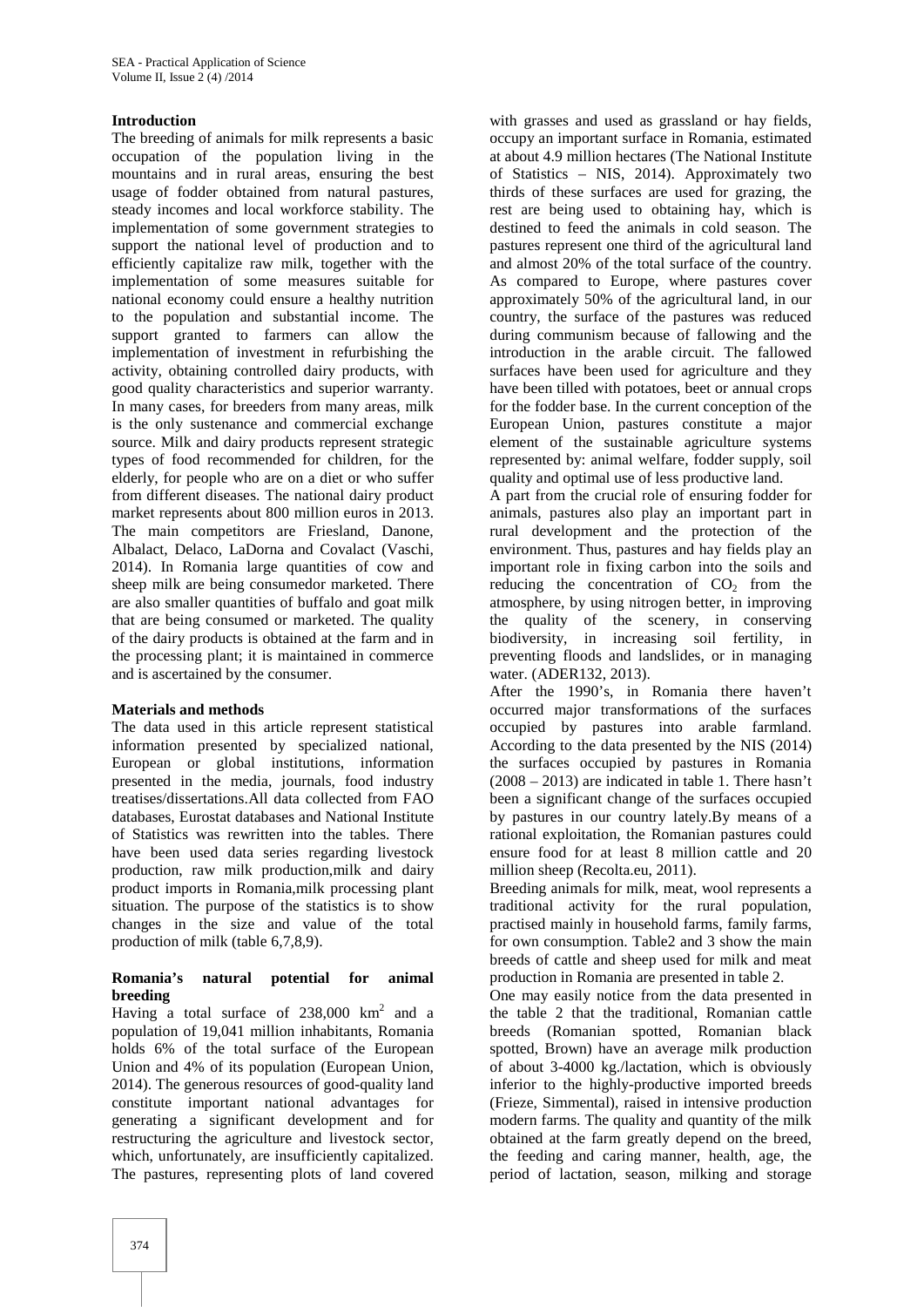conditions. (Rotaru and Stanciu, 2007). The milk obtained in households present superior organoleptic qualities, generated by the breeds and the animal natural feeding manner. Although milk chemical composition generally corresponds to the rules imposed by processors, there are still major problems linked to the high microbiological load resulted from improper milking and storage conditions, thus fostering the import of large quantities of raw milk.

From the 1st of January 2014 the European regulations regarding farm-produced milk quality took effect. According to the Sanitary Veterinary and the Food Safety National Agency NASVSA (2014), raw milk can be marketed directly to the end consumer only by complying with the provisions of the sanitary veterinary legislation in force regarding the total number of germs (maximum 100,000/ml.) and of somatic cells (400,000/mL).

In Romania, the breeding of sheep is traditionally made in the mountains. The main breeds of sheep from our country are for milk, meat, wool; there exist only a few farms specialised in breeding sheep only for milk.

Table 4 shows the data published by the Ministry of Agriculture and Rural Development (MARD, 2014) regarding the cattle number and cow milk production evolution. The lack of a Romanian animal breeding development strategy for each breed has led, in the last five years, to an important decrease in the number of animals (-18%) and in the quantity of milk production for consumption (- 22.35%). The lowest values were recorded in the crisis period (2008 - 2010), followed by a slight change for the better in the last years. Romania, one of the greatest forces in the domain of animal breeding, has become an importer of food products, although, by tradition, it is one of the countries that foster ideal conditions for animal breeding. The annual average milk production per cow is between 2500 and 3600 l.This is also a weak point for Romania as compared to other countries of the world. Therefore, according to the FAO data, quoted by Vidu (2002), the first place in the world as far as milk production per cow is concerned is occupied by Israel, with 8444 kg.of milk/cow, followed by the USA with 7690 kg. of milk/cow, Japan with 6552 kg. of milk/cow and Canada with 6225 kg. of milk/cow.

In the analysed period, the sheep and goat breeding sector recorded a genuine revival, especially in the total number of animals. Live meat production constituted one of the main animal products exported by Romania. Between 2008 and 2013, the number of sheep increased from 8882 to 9136thousands. The number of goats increased with almost 50%, from 898 to 1313 thousands, the goat and sheep sector being the only one which seems not to be affected by the 2010 crisis (table 10). The market demand for goat/sheep milk products represented a powerful incentive for producers, fact which led to an increase in the quantity of milk with over 200 thousand hl. The sheep breeding sector has registered a positive trade balance in the last few years, thus satisfying the domestic consumption need and creating availability for export.

By comparing the national milk production to the other countries form the community space, Romania occupies modest places in the analysed period, succeeding in outrunning only its Balkan neighbours (Greece, Bulgaria), or countries that have by far more inferior agricultural areas (Estonia, Slovenia).

Milk production decrease is due to the decrease in the number of animals, to the migration of the workforce from the rural areas, to the dissipation of the livestock in households or small farms, to the poor organisation of the sector, to competition and the regulations imposed by the European community. Thus, when Romania joined the EU, it was forced to cut milk production from 5 million tons of milk per year to a maximum of three million tons of milk per year. Out of this quantity, two million tons were earmarked for direct sale, and one million tons for delivery to the processing plants. Producing more milk involves penalties of 278.3 euros for each extra ton of milk. The production of smaller quantities of milk involves a decrease in the next few years. According to Osman (2012), the common agricultural policy affects mainly the traditional micro-farms that do not succeed in complying with the European standards for medium and large producers. The production potential, targeted by the MADR leadership, is represented by the holders of 20-50 animals, and respectively 50-100 animals, and not by the small producers.

The organisation of this sector is poor and does not answer to the European standards regardingmilk quality. According to the data presented by  $V$  duva (2014) in the journal Recolta.eu, in 2013, the number of authorised/registered farms, which deliver raw cow milk to be processed, is of 2,044, the great majority being in compliance with the requests of Section IX from the European Statute 853/2004.

Out of the total of milk delivered to processing plants, 2.2% do not comply with the criteria imposed for raw milk in Section IX from the European Statute 853/2004.

# **The milk needed for processing**

The milk quota allotted to Romania for processing was of 1.2 million tons in 2013, out of which domestic production being of 880,000 tons, the deficit of 320,000 tons being covered from imports. Over 60% of the milk processors are in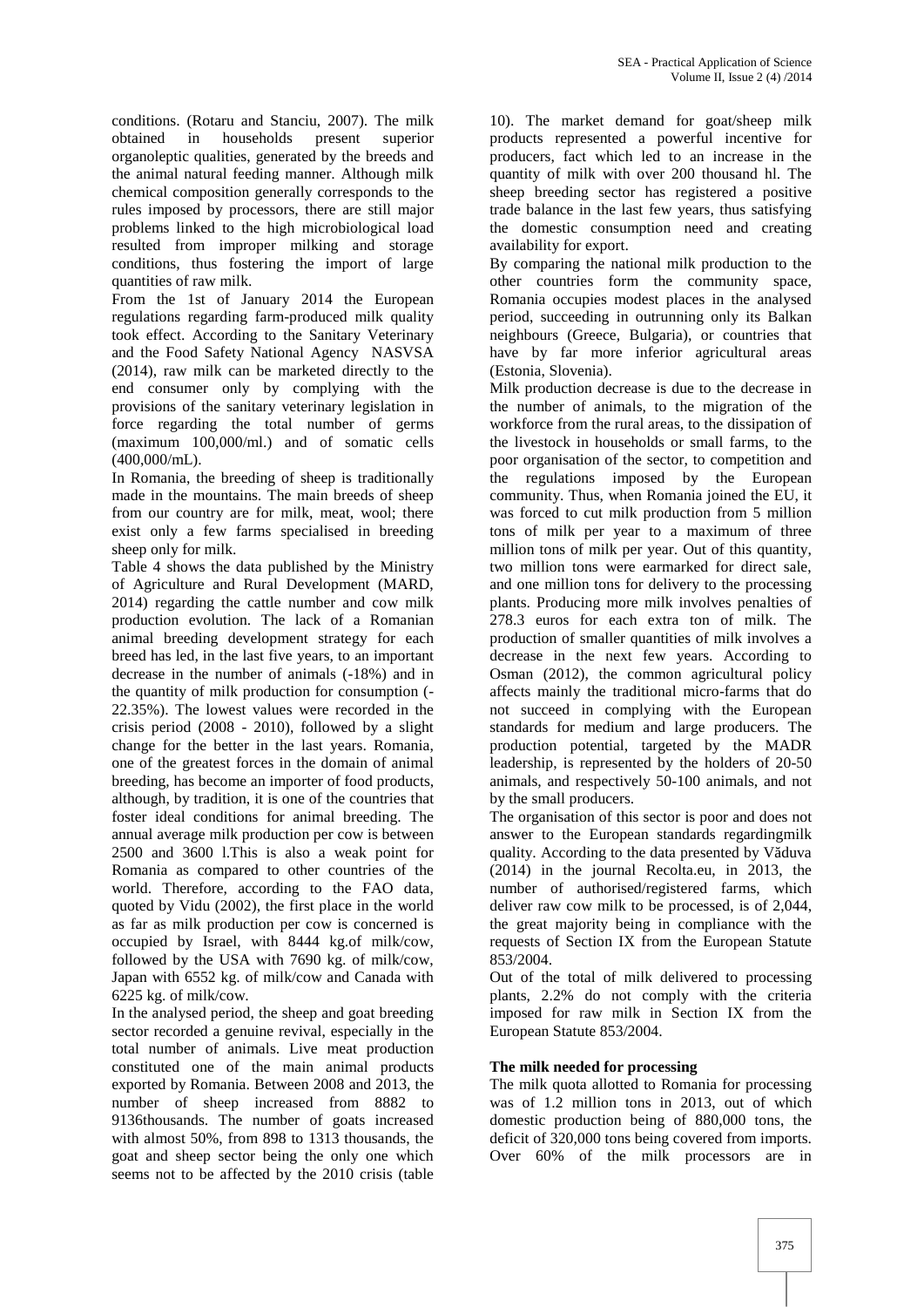Transylvania, an area which is well-known as a big "milk pool" in Romania.

The daily milk need of processors is of over 2,410 tons, out of which almost 137 tons of raw milk is imported, according to SPOT, whereas 2,273 tons of raw milk are produced in Romania.

The newest price weighted average of the raw milk produced in Romania is 1.51 lei, while our neighbours sell milk at 0.35 eurocents. In December, the SPOT milk price was of 0.52 eurocents.

Romania is importing more and more milk. According to the NIS data, in 2013, the quantity of cow milk collected at the processing plants decreased with 8784 tons (-1%) as compared to 2012. In the same period, the quantity of imported raw milk increased with over 62%, from 59267 tons in 2012 to 96240 tons in 2013.

Romanian exports are few, being done mainly by the large processors (Danone, Friesland) that are looking for new markets in Central and Eastern Europe. Table 5 and table10 presents the situation of domestic milk and dairy product exports. Romania mainly exports cheese and concentrated dairy products that have a high value and a high degree of processing as compared to the other products.

#### **New rules regarding milk and dairy product production and marketing in Romania**

From the 1st of January 2014, as a consequence of the end of the transition period granted to Romania in order to improve raw milk quality, Romanian producers must meet the quality conditions imposed by the European standards. According to NASVSA's decision (2014), the small producers (the households) or milk cow farms can deliverthe raw milk to the milk collection centres or directly to the milk processing plants. In order to market the raw milk towards the end consumer, there will be some supplementary regulations, as compared to 2013 that must be obeyed. Therefore, there will be obeyed the provisions of the sanitary veterinary legislation in force regarding mainly the microbiological load – the total number of germs (max. 100,000/ml.) and the somatic cells (400,000/ml.), The raw milk meant for direct sale to the end consumer, or its processing into cheese, must come only from healthy animals, which do not suffer from diseases that can be transmitted to people by drinking the animal's milk. The producers who sell raw milk directly to the end consumer in markets must have health cards that must state the good health condition of the animal from which the milk comes, filled in by veterinarians from the original villages, and a report that must certify the product's compliance with the requests of the legislation. Milk and cheese marketing by farmers in food markets and in fairs is done only on the basis of the sanitary

veterinary registration documents, issued by the county's DSVSA, according to the provisions of the NASVSA Ordinance No. 111/2008. The milk and cheese obtained by farmers must be safe for the consumers 'health. The official veterinarians that ensure the supervision of food markets will check the manner in which are obeyed the sanitary veterinary conditions regarding milk and cheese transport, storage and marketing.

Raw milk direct sales towards the end consumer by means of vending machines are regulated by NASVSA's Ordinance No. 55/2010, which states the sanitary veterinary conditions in which raw milk direct sale can be done by means of vending machines.

Table 11 presents the situation of the sanitary veterinary authorised and verified units by NASVSA at the beginning of 2014. The legislature stipulates that if upon reception there will be found some non-compliant milk; the milk processing plants have the possibility to process it into cheese, with a maturation period of at least 60 days, in accordance with the European legislation.

## **Conclusions**

The Romanian territory has a significant natural potential, represented by large areas of pastures and hay land, qualified personnel and animal breeds adapted to the natural conditions from Romania. The Romanian raw milk production sector is fragmented, being mainly made up of producers owning small farms, in which there are only 1-3 milk cows. Sheep and goat breeding represents a slight increase, but this increase can be affected by the critical incidents from the market. (ESP, Bluetongue) – table 3. The negotiations that took place before Romania joined the European Union disfavoured the Romanian milk sector, the imposed quotas not being correlated with the indigenous production potential. The support of the government is mainly declarative, without the implementation of some concrete measures, which could support Romanian producers. The lack of reaction of the Romanian officials and the poor competition that exists among Romanian farmers will lead to an ever higher dependence on imports.

#### **Acknowledgments**

This paper was co-financed from the European Social Fund through Sectorial Operational Programme Human Resources Development 2007- 2013, project POSDRU number /159/1.5/S/138907 "Excellence in scientific interdisciplinary research, doctoral and postdoctoral school, in the economic, social and medical fields-EXCELIS", coordinator The Bucharest University of Economic Studies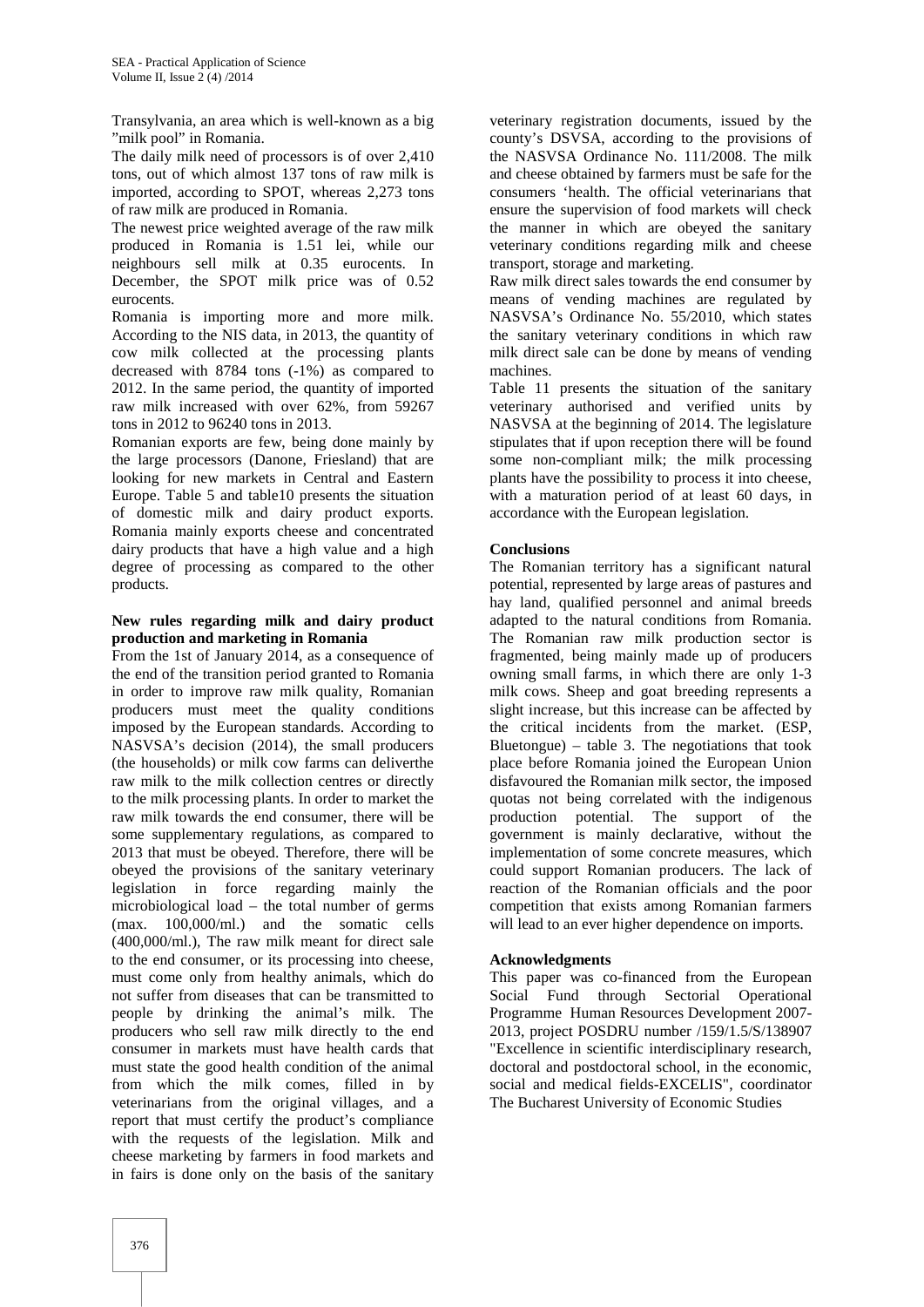# **References**

#### **Journal article**

- [1] ADER 132, Recouping Multifunction meadows in the context of sustainable development of agriculture and protection of the environment, 2011, Rapoarte de cercetare [Reports of research]. Retrieved from http://pajisti grassland.ro/proiecte/ader132/index.html, accessed September 2014;
- [2] European Union, (2014), Romania, Retrieved from http://europa.eu/about eu/countries/member-countries /romania/index\_en.htm, accesed September 2014;
- [3] Eurostat databases, (2014), Statistics. Retrieved from http://epp.eurostat.ec.europa.eu/portal/page/po rtal / statistics/themes,accesed September 2014;
- [4] Gazeta de Agricultura, (2014), Cre terea oilor în România [Breeds of sheep in Romania] Retrieved from http://gazetadeagricultura.info/animale/ovine caprine/538-Rasele\_de\_ovine\_din\_Romania, accessed August 2014;
- [5] Ministry of agriculture and rural development, (2014), [Cattle] Retrieved from http://wwwmadr.ro /ro/crestereaanimalelor/bovine.html, accessed August 2014;
- [6] Ministry of agriculture and rural development,  $(2014)$ , Createreaoilor [Sheep], Retrieved from http://www.madr.ro/ro/cresterea animalelor/ ovine.html, accessed August 2014;
- [7] National Institute of Statistics, (2014). TEMPO-Online time series, Retrieved from https://statistici.insse.ro/shop, accessed August –September 2014;
- [8] National Sanitary Veterinary and Food Safety Authority, (2008), Ordinul nr. 111/2008 privindaprobareaNormeisanitareveterinare ipe ntrusiguran aalimentelorprivindprocedura de înregistraresanitar veterinar ipentrusiguran a alimentelor a activit ilor de ob inere i de vânzaredirect i/sau cu am nuntul a produseloralimentare de origineanimal saunonanimal, precum i a activit ilor de producie, procesare, depozitare, transport icomercializare a produseloralimentare de originenonanimală [Order no. 111/2008 approving the sanitary

veterinary and food safety of the procedure for recording the veterinary and food safety activities of production and direct sales and / or retail food animal or non-animal and production activities, processing, storage, transportation and marketing of food of non- Retrieved from www.ansvsa.ro/.../ORDIN%20111%20din%2 02008%20cu%20modificari.html, accesed September 2014

- National Sanitary Veterinary and Food Safety Authority., (2014), Comercializarealaptelui [Marketing of milk] Press release. Retrieved from http://www.ansvsa.ro/?pag=47&id  $t=96\text{\&id}$  d=38222, accessed September 2014;
- [10] Osman, O, (2012), Tăriicîtmaipuținlapte [As far as country less milk!], Retrieved from http://www.capital. ro /tarii-cat-mai-putinlapte-164011.html, accessed September 2014;
- [11] Recolta.eu, (2011), Consideration of farming in Romania and some countries in the European Union.Retrieved from http://www.recolta.eu/arhiva/consideratii privind-zootehnia-in-romania-si-unele-tari din-uniunea-europeana-11492.html, accessed September 2014;
- [12] Vaduva, I. (2014), Romania owns 32% of the number of farms in the EU, Recolta,eu, Retrieved from http://www.recolta.eu/ actualitate/romania-de-maine-32-din numarul-de-ferme-din-ue-dar-sunt-miciraport-ce-23992.html, accessed September 2014;
- [13] Vaschi, M.(2014), Special notes on the local market milk products. Retrieved from http://www.revista piata.ro/Particularitatile\_pietei\_locale\_a\_lacta telor-id10197.html, accesed September 2014;

## **Book**

- [14] Acatinc i, S.  $(2004)$ , Cre tereabovinelor, [Cattle], Timi oara, Euriobit Publishing House: 32-49, 53-59
- [15] Rotaru, G, Stanciu, S.. (2007), Science of Commodities, Food Products, Galați, Academica Publishing House: 91- 102;

**Book chapter**

[16] Vidu, L, (2002), Research relating to the exploitation of dairy cows in standard modules for the private sector, legislation. Resume, Bucharest.,The University of Agronomy Science and Veterinary Medicine:11-56;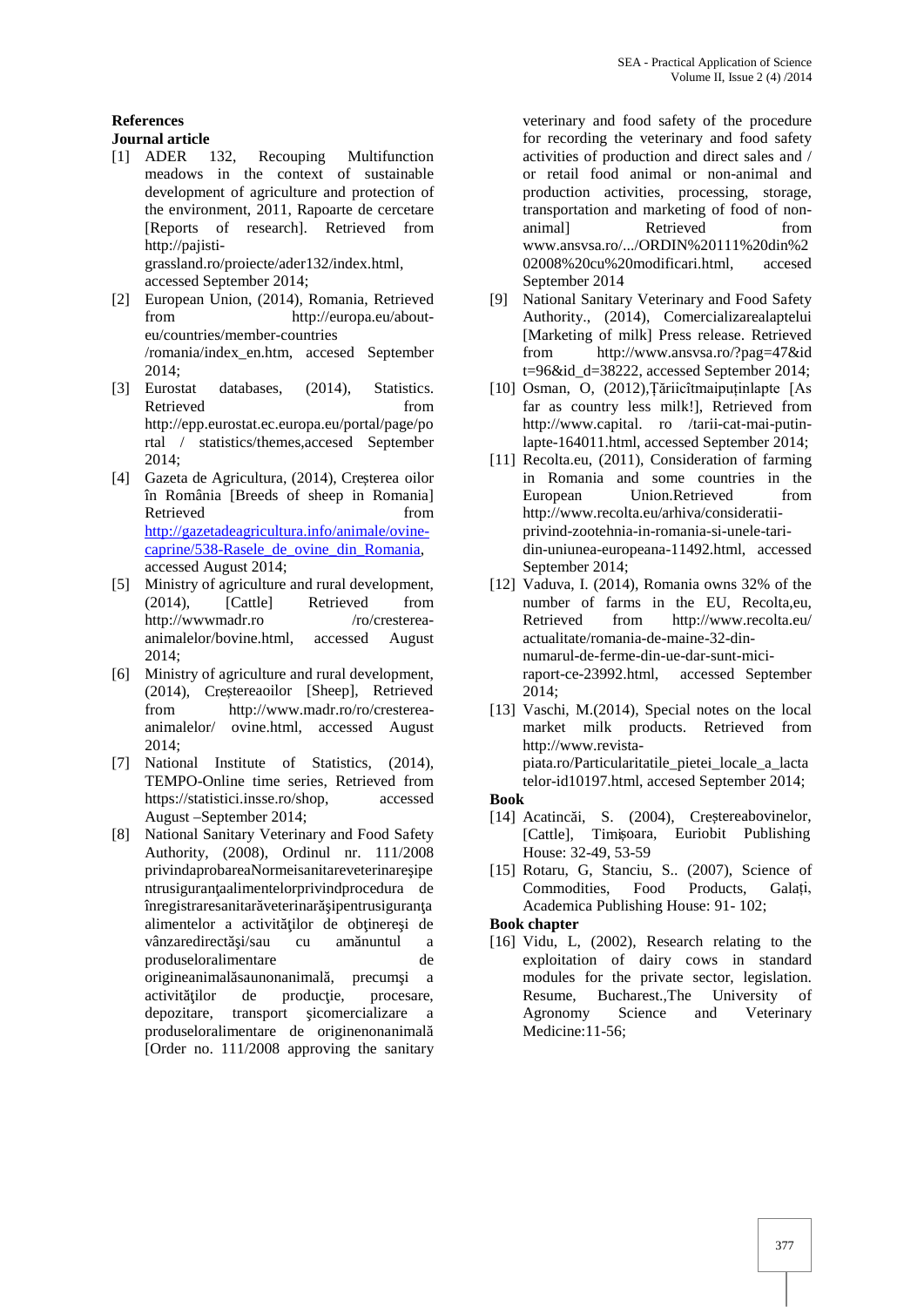#### *Appendix*

|                                |         | Surfaces occupied by pastures in Romania $2008 - 2013$ (ha) |         |         |         |         |
|--------------------------------|---------|-------------------------------------------------------------|---------|---------|---------|---------|
|                                | 2008    | 2009                                                        | 2010    | 2011    | 2012    | 2013    |
| Pastures                       | 3333028 | 3313785                                                     | 3288725 | 3279251 | 3270610 | 3273961 |
| Hay fields                     | 1532342 | 1528046                                                     | 1529561 | 1554680 | 1544957 | 1541854 |
| Total                          | 4865370 | 4841831                                                     | 4818286 | 4833931 | 4815567 | 4865370 |
| (Source of data: NIS, $2014$ ) |         |                                                             |         |         |         |         |

Table no 1.

# Table no 2.

*Breeds of cattle for milk in Romania*

|                                            | Average                        | Average       | Average        | Fodder        | <i><b>Observations</b></i>                                   |
|--------------------------------------------|--------------------------------|---------------|----------------|---------------|--------------------------------------------------------------|
|                                            | <i>duration of</i>             | production    | content<br>of  | conversion    |                                                              |
|                                            | <i>lactation</i>               | of $milk/$    | milk<br>fat    | (UN/kg)<br>of |                                                              |
|                                            | $\left($ <i>days</i> $\right)$ | lactation(kg) | $( \% )$       | milk)         |                                                              |
| Romanian spotted                           | 340-380                        | 3500-4000     | 3,8            | 1,2           | Mixed breed                                                  |
|                                            |                                |               |                |               | (Grey steppe – Simmental)                                    |
| Romanian<br><b>Black</b><br><i>Spotted</i> | 300-360                        | >4500         | 3,8            | $1,0 - 1,1$   | Mixed<br><i>breed</i><br>(Frieze<br>red/Spotted/<br>Dobrogea |
|                                            |                                |               |                |               | Romanian spotted/Pinzgau)                                    |
| <b>Brown</b>                               | 320-370                        | >3500         | 3.75           | 1,15          | Unimproved native breed                                      |
| <b>Transilvanian</b>                       | $320 - 350$                    | 1500 - 3000   | 3,85           | 1,6           | steppe/Mocanita<br>Grey<br>$\overline{\phantom{0}}$          |
| Pinzgau                                    |                                |               |                |               | Pinzgau                                                      |
| Frieze                                     | 280-300                        | >6000         | 4,05           | 0,9           | Frieze<br>Holstein<br>Israeli                                |
|                                            |                                |               |                |               | Frieze                                                       |
| Simmental                                  | 300-330                        | 4500-5000     | $\overline{4}$ | 1,0           | Imported breed                                               |

(*Source of data: Acatinc i, 2004*)

Table no 3.

*Sheep breeds for milk in Romania(Source of data:Gazeta de Agricultura, 2014)*

|                         | Average                         | Milking   | Average |                           | Average          | <i><b>Observations</b></i> |
|-------------------------|---------------------------------|-----------|---------|---------------------------|------------------|----------------------------|
|                         | <i>duration of</i>              | period    |         | production of             | of<br>content    |                            |
|                         | <i>lactation</i>                | (days)    | milk/   |                           | milk fat $(\% )$ |                            |
|                         | $\langle \textit{days} \rangle$ |           |         | <i>lactation</i> $(kg)^*$ |                  |                            |
| Palas Merinos           | 132                             | $40-69$   | 130     | 20-30                     | 5,4              | Breed for milk/meat/wool   |
|                         |                                 |           |         |                           |                  |                            |
| <i>TransilvanianMer</i> | 170                             | $50 - 60$ | $80-$   | $15 - 25$                 | 5,3              | Breed for milk/meat/wool   |
| inos                    |                                 |           | 90      |                           |                  |                            |
| (Sheep<br><i>Tigaie</i> | 180                             | $50 - 60$ | 80-     | $30 - 35$                 | 6,4              | Breed for milk/meat/wool   |
| with prime wool)        |                                 |           | 90      |                           |                  |                            |
| Tzurcana sheep          | 180-200                         | 120-150   | 100     | 50-65                     | 7,0              | Breed for milk/meat/wool   |
| Karakul                 | 180                             | 120-150   | 65      | 40                        | 7,6              | Breed for skin/milk        |
|                         |                                 |           |         |                           |                  |                            |
| Freize                  | <b>200</b>                      | 100-150   | 400     | $200 -$                   | 6,4              | Breed specialised for milk |
|                         |                                 |           | $-700$  | 300                       |                  | production                 |

*Note*The data from the first column represent the total quantity of milk produced in the lactation period, whereas the data from the second column represent milk production after the weaning of the lambs

#### Table no 4.

*The dynamics of the source cattle and of milk production 2008 – 2013*

| <i>Specification</i>                         | UM               | 2008  | 2009   | 2010 | 2011  | 2012 | 2013 |
|----------------------------------------------|------------------|-------|--------|------|-------|------|------|
| Total<br>οf<br>number<br>cattle out of which |                  | 2684  | 2512   | .985 | 2.130 | 2164 | 2197 |
| Source cattle                                | <i>thousands</i> | 1.639 | . .569 | .282 | .312  | .352 | .369 |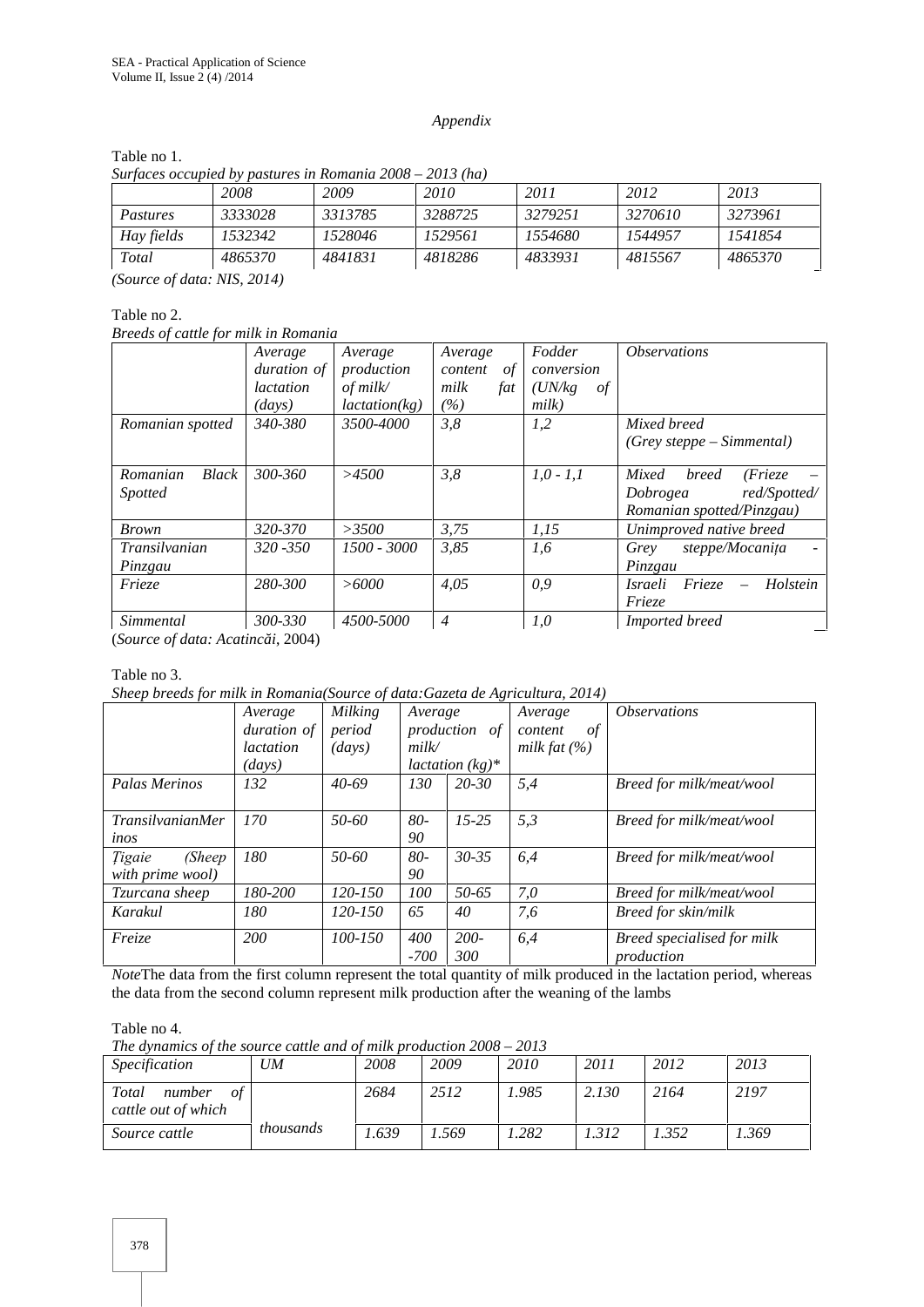| Average<br>production | milk | <i>Vcow</i> |    | 3.653  | 3.807  | 2.595  | 3.529  | 3.417  | 3.385  |
|-----------------------|------|-------------|----|--------|--------|--------|--------|--------|--------|
| Total                 | milk |             |    | 53.089 | 50.570 | 42.824 | 43.807 | 42.036 | 42.600 |
| production            |      | thousands   | of |        |        |        |        |        |        |
| Goods production      |      | hl          |    | 28.197 | 25.310 | 17.433 | 22.321 | 21.462 | 21.894 |

(*Source Ministry of Agriculture and Rural Development, 2014*)

#### Table no 5.

*Romanian milk and dairy product exports 2008- 2012 (thousands of euro)*

|                                                                                  | 2008  | 2009  | 2010  | 2011  | 2012  |
|----------------------------------------------------------------------------------|-------|-------|-------|-------|-------|
| Milk and cream from milk, non-concentrated, without<br>added sugar or sweeteners | 1004  | 1390  | 1703  | 3957  | 6126  |
| Milk and cream from milk, concentrated, with added<br>sugar or sweeteners        | 13443 | 12219 | 16542 | 22148 | 18399 |
| Fermented milk products                                                          | 2281  | 2412  | 2784  | 4591  | 8942  |
| Whey and whey products                                                           | 33    | 147   | 609   | 1175  | 1841  |
| Butter and other fat milk products                                               | 152   | 294   | 1151  | 1662  | 1436  |
| Cheese and green ewe cheese                                                      | 5095  | 7232  | 14180 | 13378 | 27693 |
|                                                                                  |       |       |       |       |       |

*(Source of data NIS - TEMPO online, 2014)*

#### Table no 6.

*Milk production evolution in the main EU countries (thousands of hl)*

| Country                        | 2008   | 2009     | 2010   | 2011   | 2012   | 2013   |
|--------------------------------|--------|----------|--------|--------|--------|--------|
| Austria                        | 2705   | 2709     | 2781   | 2904   | 2964   | 2688   |
| Denmark                        | 4586   | 4740     | 4818   | 4787   | 4916   | 4601   |
| France                         | 23814  | 22842    | 23361  | 24602  | 24534  | 22357  |
| Germany                        | 27465  | 28248    | 28659  | 29339  | 29702  | 27761  |
| Greece                         | 690    | 684      | 688    | 638    | 664    | 600    |
| <b>Ireland</b>                 | 5106   | 4904     | 5327   | 5537   | 5380   | 5390   |
| Italy                          | 10608  | 10506    | 10604  | 10882  | 10876  | 9803   |
| The Netherlands                | 10936  | 11085    | 11626  | 11642  | 11676  | 11171  |
| Total EU - 15                  | 115332 | 115006   | 117600 | 120351 | 120618 | 11850  |
| <b>The</b><br>Czech            | 2433   | 2354     | 2317   | 2366   | 2446   | 2187   |
| Republic                       |        |          |        |        |        |        |
| Estonia                        | 614    | 592      | 619    | 624    | 665    | 646    |
| Hungary                        | 1425   | 1407     | 1322   | 1308   | 1398   | 1235   |
| Lithuania                      | 1382   | 1276     | 1278   | 1317   | 1360   | 1237   |
| Poland                         | 9112   | 9136     | 8990   | 9296   | 9843   | 9102   |
| Slovakia                       | 946    | 852      | 800    | 811    | 851    | 759    |
| Slovenia                       | 524    | 517      | 519    | 526    | 535    | 475    |
| Total EU 10                    | 17263  | 16916    | 16657  | 17089  | 18007  | 16460  |
| <b>Bulgaria</b>                | 681    | 578      | 539    | 499    | 497    | 455    |
| Romania                        | 1053   | 979      | 901    | 892    | 884    | 811    |
| Total EU <sub>2</sub>          | 1734   | 1558     | 1440   | 1391   | 1381   | 1266   |
| Total EU 28                    | 134976 | 134155   | 136321 | 139467 | 140608 | 130042 |
| A comparison with the previous |        | $-0.67%$ | 1,61%  | 2,37%  | 0,82%  | 0,72%  |
| year                           |        |          |        |        |        |        |

*(Source of data: Eurostat database, 2014)*

# Table no 7

*Raw milk collection centres, households and total number of animals*

|                                                             | 2012 | 2013 |
|-------------------------------------------------------------|------|------|
| Registered/authorised farms, out of which:                  | 2388 | 2044 |
| comply with the criteria<br>$\sim$                          | 2162 | !902 |
| do not comply with the criteria<br>$\overline{\phantom{a}}$ | 226  | 142  |